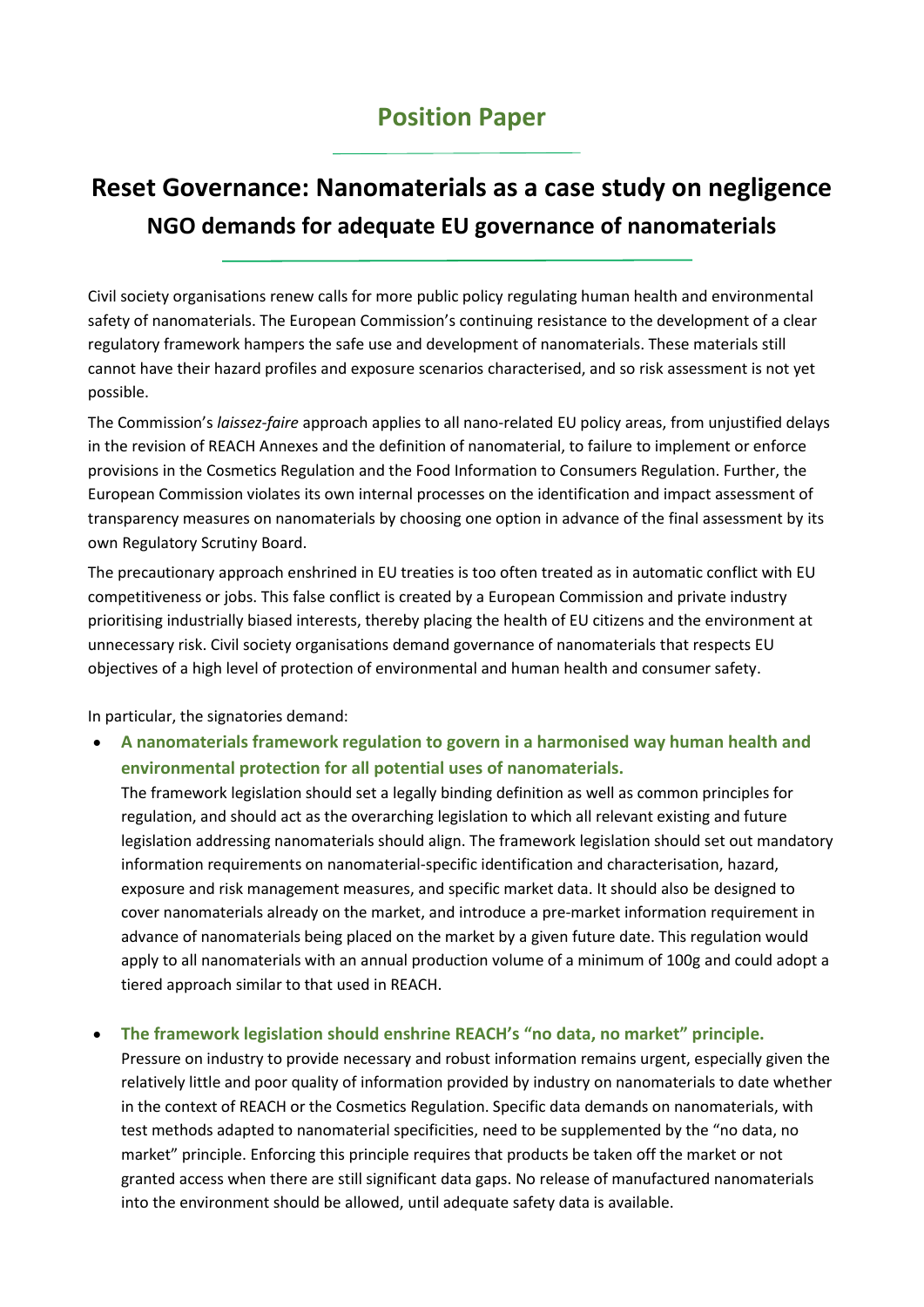#### **A lifecycle approach be taken to the governance of nanomaterials.**

This should be done through the adoption of a full producer responsibility approach spanning across the lifecycle of a nanomaterial or product containing them – from production to use and end-of-life management. Such an approach would also support efforts in creating a sustainable and toxic-free circular economy.

#### **The market data collected through the framework regulation be made publicly available.**

In this way, the public would be able to exercise its right to know and make informed choices about which products to buy. The information would also be useful for researchers and academia to prioritise safety research, and to regulators for the development of adequate regulatory risk management measures.

#### **Mandatory labelling be required for any product already legally requiring an ingredient list.**

Labelling should be neutral, as in the case of the Cosmetics Regulation, thereby integrating the "right to know" principle from REACH while avoiding communicating specifically positive or negative messages about the presence of nano in the product. In this way, a harmonised approach would be taken to consumer awareness for cosmetics, food, detergents, medicines, pesticides, and any future products. Product labelling requirements should supplement legally required pre-market safety assessments, not act as their substitute.

## **The framework legislation to include harmonised definitions of terms relevant to nanomaterials.**

This would serve to harmonise all legislation addressing nanomaterials as a minimum, and would not preclude further refinement of definitions according to the regulated product. The definition of nanomaterial should be based on the 2011 Commission recommendation, but with a reduced number size distribution threshold of 10% which may be replaced by a threshold between 1 and 10% or higher, according to adequate scientific data to justify a lower or higher threshold and depending on the application, product, or product group under consideration. The 10% threshold is based on the European Food Safety Authority's recommendation for food, but is higher than a SCENIHR opinion of 0,01%.

### **All research projects involving nanomaterials be required to include EHS research that is to be made publicly available.**

Nanomaterials-related research funding has always been orders of magnitude greater for the development of applications than for environmental, health and safety impacts (EHS) or ethical, legal and social aspects (ELSA). This badly weighted research support encourages and reinforces gaps in safety information for applications under development and for products already on the market. At the same time, researchers testing potential new applications do not necessarily have the expertise needed to undertake EHS/ELSA analysis of the applications. This un-precautionary approach is unacceptable for such novel substances and materials.

#### **Bio-monitoring of the environment, the public and of workers be introduced.**

Little exposure knowledge exists despite requirements in both occupational health and safety and general product safety legislation. A structured programme of bio-monitoring would help to identify short-term, acute exposure reactions, as well as longer-term chronic reactions, and would add to other